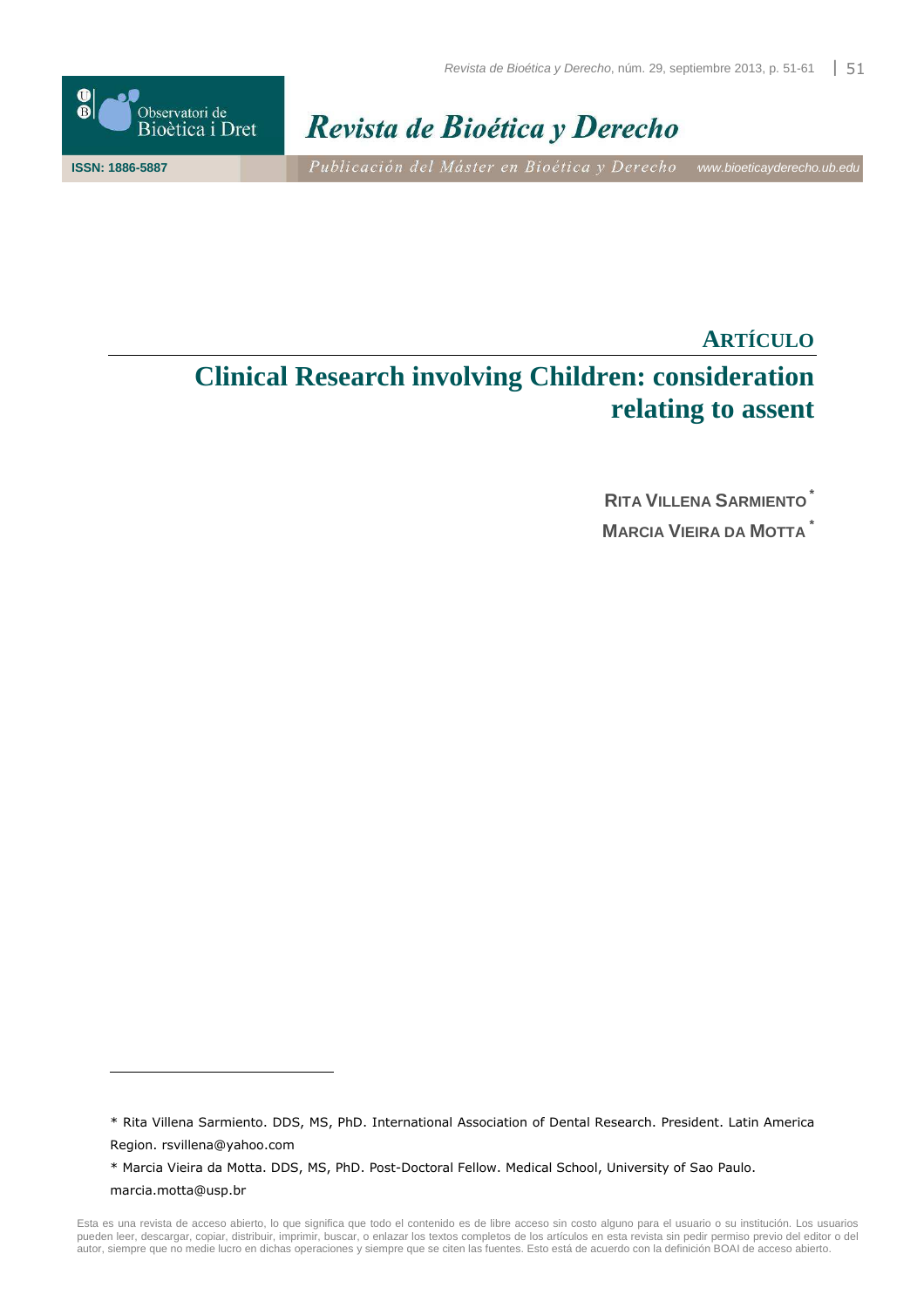### Index

#### Introduction

Assent and ethical and legal guidelines in clinical research

Discussion

# Abstract

Physicians and others conducting medical and dental research involving children as participants face quite challenging questions and responsibilities, especially in developing countries. Age, maturity, cognitive development, previous experience, social and cultural contexts, are all factors involved in a minor's competence to assent. However, the literature has suggested some age thresholds for children to meet assent requirements and skills that they should have to participate meaningfully in decision-making situations regarding their health. This paper discusses the international regulatory documents regarding children consent in Clinical Research.

**Key words**: informed consent; bioethical issues/legislation & jurisprudence; assent; children.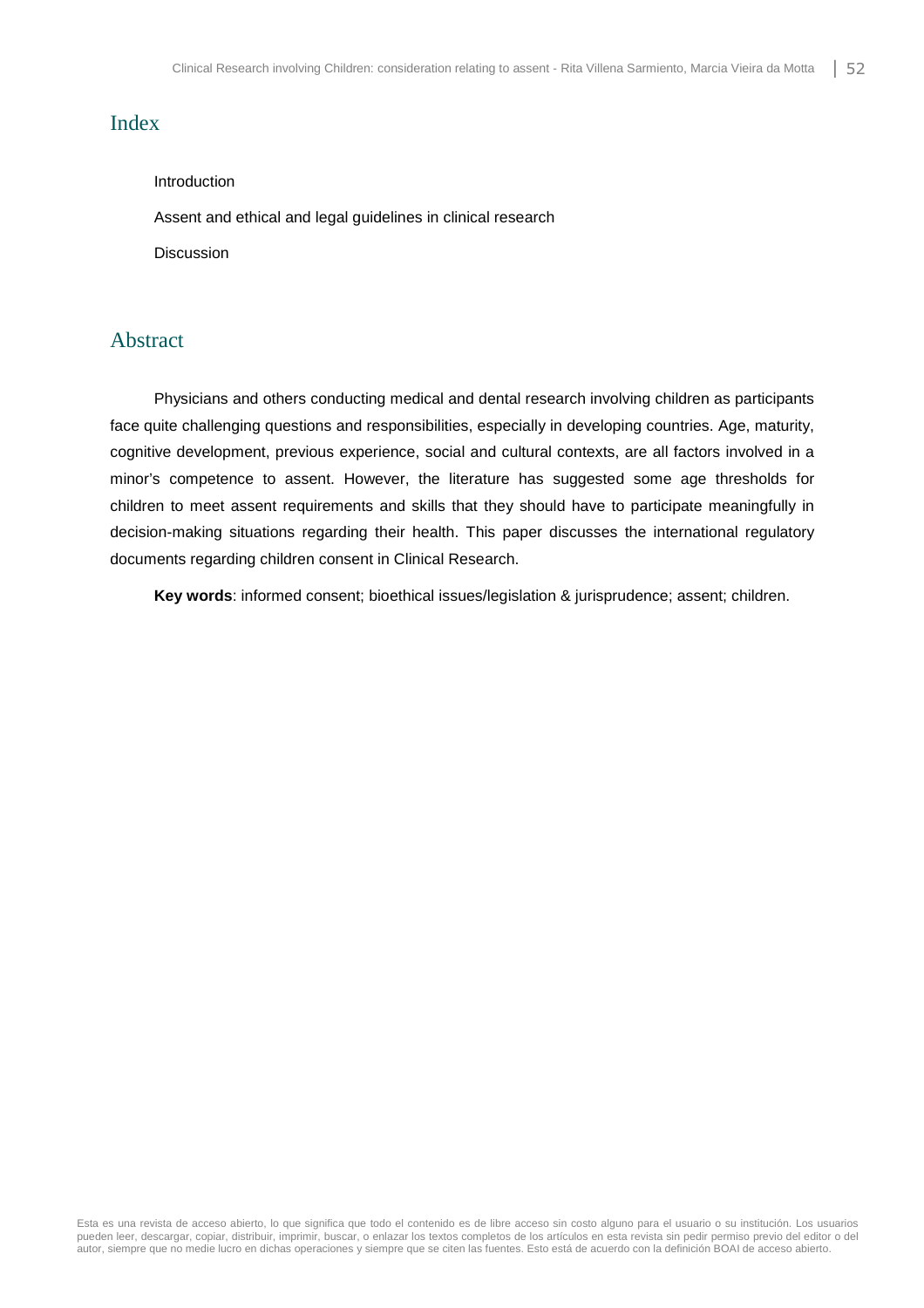#### Introduction

l

Informed consent for vulnerable populations is a sensitive subject, especially when involving minors. Parental authorization is always required for clinical interventions to be performed in children and adolescents, even when not related to a clinical trial. However, most of the international ethical guidelines for research with human beings suggests that minors must be involved within the limits of their capacity, on their health related decisions. The idea is not to bureaucratize the process or to create a minor's consent. Consent, that is the legal condition whereby someone can express agreement or permission for a specific act based upon a clear appreciation and understanding of the facts, is not obtainable from children in this sense, but an affirmative agreement is. This agreement is often called assent, the expressed judgment of minors to refuse or to accept medical care as a patient or as a research subject.

From infancy to adulthood, it is evident that there is a gradual development of emotional, cognitive and social skills that progressively increase a child's ability to make self-defining autonomous choices. That is not to say that children develop equally in every aspect of their lives or that there is a definite pattern of development that applies to all of them. Those facing serious life threatening conditions or chronic diseases are often more skilled in their health related conditions than healthy overprotected children and also more likely to be involved in an assent context. Today, several jurisdictions legitimize the minor's participation in shared decision-making, implying that even tough assenting or dissenting to a choice of treatment or participation in a clinical trial does not count as an authoritative wish, it should be weighed on the decision. Though, assent or dissent do not legally bind physicians to accede to the patient´s or subject's specific requests, they require ethical reflection and commitment to a righteous conduct having the child's best interest in mind. That is not to say that good care requires informed patient/subject participation, or that it is fundamental for the professional to take a paternalistic conduct when deciding what is best for the patient, particularly in pediatrics where clinical choices in some instances involve conflicting conducts considering opposing values such as quantity and quality of life.

The purpose of this paper was to explore the principles for obtaining assent from minors, based on the relevant literature and international and local regulations and guidelines, to help physicians and clinical investigators in the process of involving children in clinical trials.

#### Assent and ethical and legal guidelines in clinical research

Since the Helsinki Declaration in 1964 $<sup>(1)</sup>$ , ethical guidelines in clinical research all over the world</sup> have been progressively acknowledging the child's right, as research subjects and patients, to

1 WORLD MEDICAL ASSOCIATION (WMA). Human Experimentation. Code of Ethics of the World Medical Association. Declaration of Helsinki. *Br Med J* 1964; 2(5402): 177.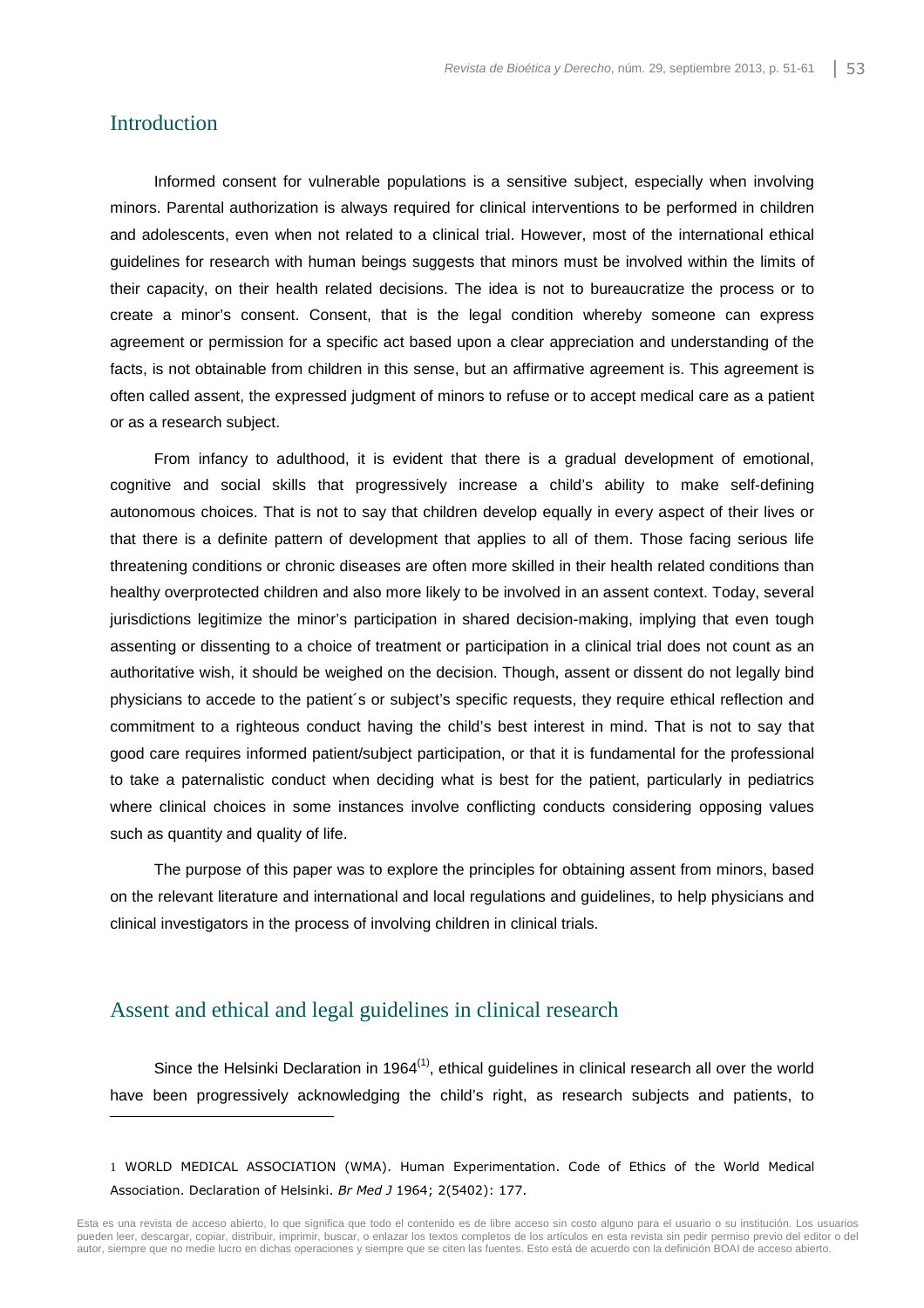participate in decision-making processes related to their health. The concern with respect to their choice not to participate in a clinical procedure strengthened, in what has been described as expressed dissent. Under these circumstances, understanding is important, but the protection of the child is paramount. In fact, the Helsinki Declaration and its later amendments  $(2, 3)$  have addressed deficiencies in the Nuremberg Code<sup>(4)</sup>, particularly in respect to research with the legally incompetent. From a more international perspective, the Council for International Organizations of Medical Sciences (CIOMS) in 1993<sup>(5)</sup>, and then in 2002<sup>(6)</sup> and 2008<sup>(7)</sup>, issued specific guidelines on ethical conduct in biomedical research with human beings.

In 1976, the American Academy of Pediatrics  $(AAP)^{(8)}$  published their considerations on informed consent, which was a new concept at that time. The document, while ethical in principle, was normative in form: it emphasized the legal implications of informed consent on the daily practice. Practical yet important issues were addressed. Regarding an age for seeking assent, the document avoided chronological standardization as well as strict correlations with maturity or intelligence. Nonetheless, there were references to certain age landmarks. Generally, consent was to be obtained from children over the age of 7, but, for surgical cases and treatment, the recommended age was 13 or older, "a reasonable safeguard for physicians in all elective cases". As for responsibility on signing the consent forms, the minor's legal representatives, namely one of their parents or a person in loco parentis (acting as parent), was considered sufficient to provide consent, unless a dispute existed between parents. In such cases consent from both parents was necessary. For divorced parents, the parent with legal custody was the one to sign the document. A year later, the National Commission for the Protection of Human Subjects and Biomedical and Behavioral Research published a report on research involving children<sup>(9)</sup>. The extensive and well-written report acknowledged the importance of the informed consent as a compromise of the patient's whole family to the comprehension of the procedures to be undertaken on the minor, and argued that, although based on empirical data, there

- 2 WORLD MEDICAL ASSOCIATION (WMA). *Declaration of Helsinki*. 1975, 1983, 1989, 1996, 2000. www.wma.net/en/30publications/10 policies/index.html (accessed 18 Jan 2013).
- 3 WORLD MEDICAL ASSOCIATION (WMA). *Declaration of Helsinki*: Ethical Principles for Medical Research Involving Human Subjects. 2008. www.wma.net/en/30publications/10policies/b3/17c.pdf (accessed 18 Jan 2013).
- 4 WAR CRIMES TRIBUNAL. *The Nuremberg Code*. 1947. www.research.buffalo.edu/rsp/irb/forms/ Nuremberg\_Code.pdf (accessed 18 Jan 2013).
- 5 COUNCIL FOR INTERNATIONAL ORGANIZATIONS OF MEDICAL SCIENCES (CIOMS). *International Ethical Guidelines for Biomedical Research Involving Human Subjects*. Geneva: CIOMS; 1993.
- 6 CIOMS. International Ethical Guidelines for Biomedical Research Involving Human Subjects. Geneva: CIOMS; 2002.
- 7 CIOMS. *International Ethical Guidelines for Epidemiological Studies*. Geneva: CIOMS; 2008.

- 8 BROWN R.H. Task Force on Pediatric Research, Informed Consent and Medical Ethics. Informed Consent and Medical Ethics. Consent. *Pediatrics* 1976; 57: 414-416.
- 9 THE NATIONAL COMMISSION FOR THE PROTECTION OF HUMAN SUBJECTS OF BIOMEDICAL AND BEHAVIORAL RESEARCH. Research involving children: report and recommendations. Washington DC: Department of Health, Education and Welfare; 1977.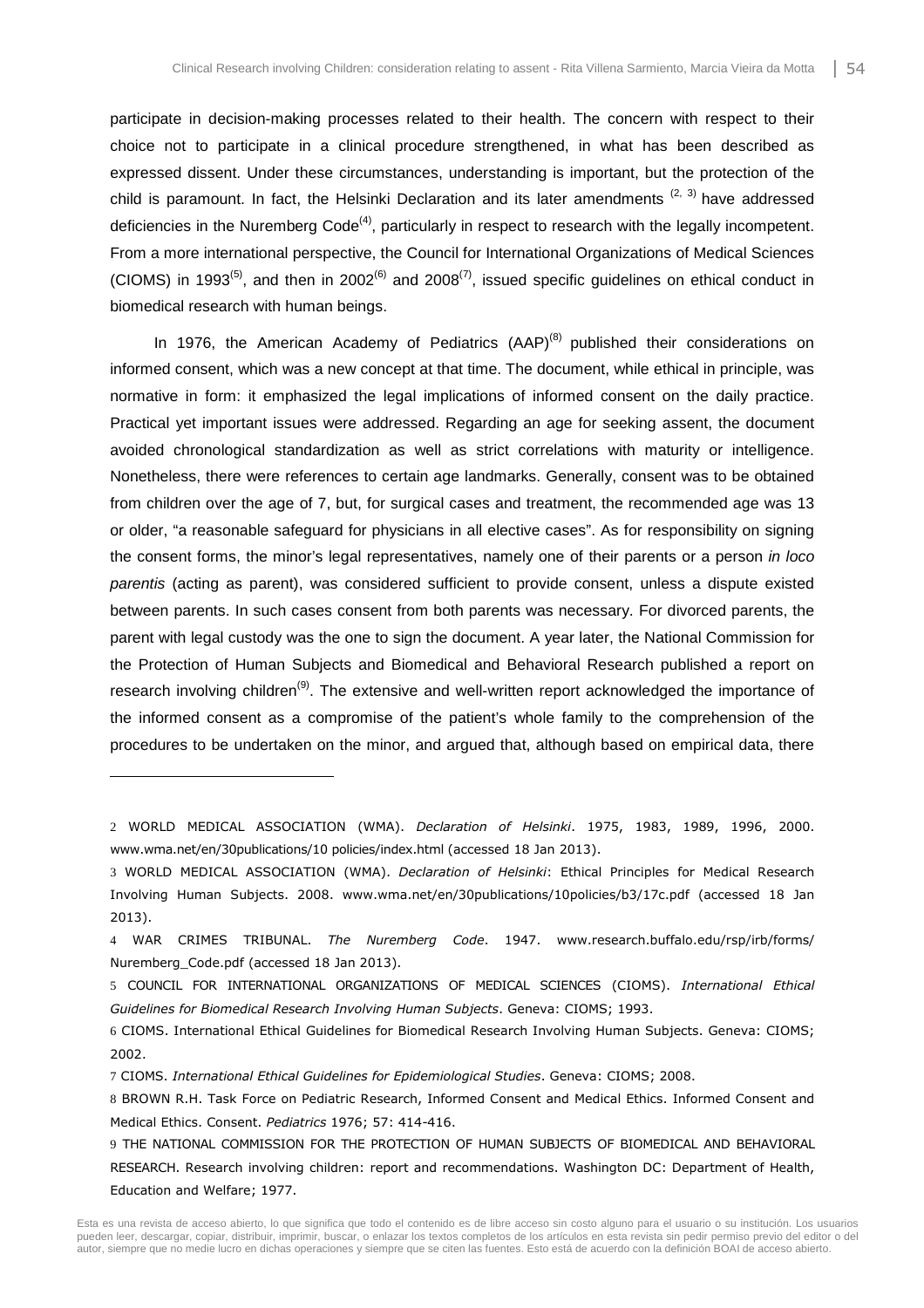were studies that indicated that at particular ages children demonstrated the maturity to be involved in making ethical judgments. The age of seven was considered a time by which the child could express some reflexive judgment. For procedural reasons, this age was then considered suitable for consulting the child about their willingness or not to participate in research. Beneficence (the doing of good) was the main principle to be addressed in the research protocol and, in terms of non-maleficence (the avoidance of harm) the document considered that the child was protected by several mechanisms: the protocol review by the Institutional Review Board (IRB), the need of formal parental permission, the child's own consent and their "veto with regard to involvement in a research project"  $(9)$ .

The ethical principles of research involving human subjects was further developed on the Belmont Report<sup>(10)</sup>, a milestone in the bioethics field, which provided a straightforward expression of what was necessary for obtaining informed consent: information, comprehension and voluntariness. Children, recognized as individuals with limited comprehension on account of their immaturity, were briefly discussed; they had to be considered on their own terms and, out of respect, they had to be given opportunity "to choose to the extent they were able, whether or not to participate in research". The limit of dissent was to be set by the availability of the proposed therapy elsewhere. Again, protection from harm would be ensured by seeking permission from third parties interested in the matter.

Later, the first publication of the CIOMS/WHO undertaking was published<sup> $(11)$ </sup>. From this to the latest edition, in 2008 $^{(7)}$ , the concept of assent has evolved considerably. The initial 80's proposition that consent was to be obtained within the limits of the child's capacity, advanced to obtaining the child's assent, provided information was given to the extent the child's maturity and intelligence allowed. The guidelines mention that local legislation in respect of the legal "age of consent" had to be respected, even though normative parameters might not correspond to the child's maturity and ability to knowingly agree to serve as research subjects. Thus, this informed agreement, occasionally referred to as assent, would be insufficient to permit the child's participation, unless supplemented with a legal consent (from parents or legal representatives). The right to refuse to participate, which had already been mentioned in the 1982 document<sup> $(11)$ </sup>, was also further developed. Younger children, too immature to be able to express assent, would at least be able to register their "deliberate objection", an expression of their disapproval or refusal to participate in a proposed procedure. Even so, it was cautioned that this non-written, expressed dissent had to be distinguished from an infant's normal conduct when facing different stimuli, like crying or withdrawal. Limits for honoring an expressed dissent remained conceptually the same: the child's well being. When a child needs an intervention that is not available outside the context of the research, or when the intervention has demonstrated promising therapeutic benefits or when there are no acceptable alternative treatments,

<sup>10</sup> THE NATIONAL COMMISSION FOR THE PROTECTION OF HUMAN SUBJECTS OF BIOMEDICAL AND BEHAVIORAL RESEARCH. *The Belmont Report*. Ethical Principles and Guidelines for the protection of human subjects of research. 1979. www.hhs.gov/ohrp/humansubjects/guidance/ belmont.html (accessed 18 Jan 2013). 11 CIOMS. *Proposed international ethical guidelines for biomedical research involving human beings*. Geneva: CIOMS; 1982.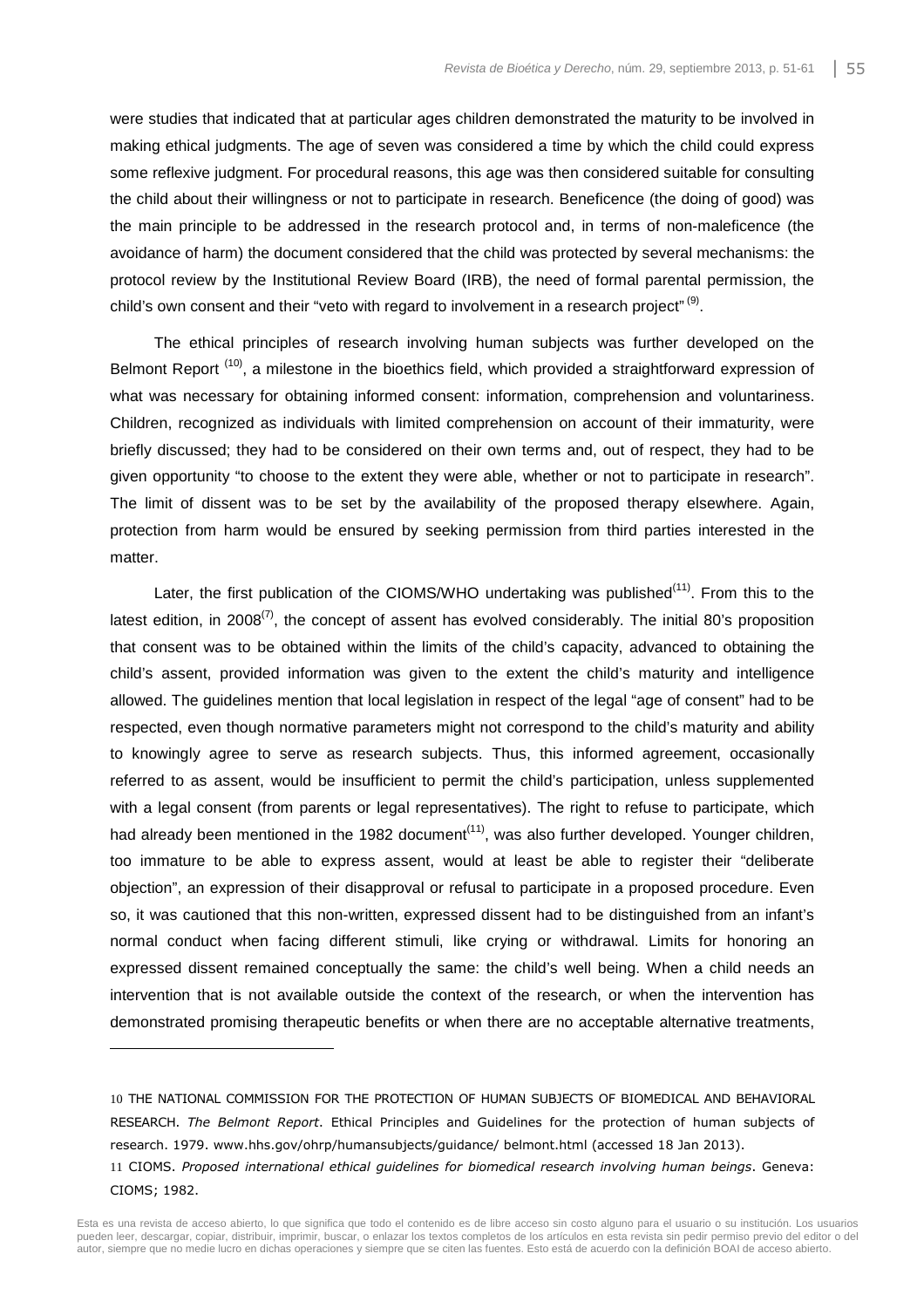consent of the parent(s) or legal guardian might override the child's objection. In these situations of conflict, it was advised that investigators should seek specific approval or clearance from the scientific and ethical review committees for initiating or continuing the treatment being researched.

Ethical guidelines then on began to use the phrase "when comprehension conditions allows" repeatedly when the child's consent was to be solicited, always in addition to parental consent. The 1993 International Ethical Guidelines for Research Involving Human Beings<sup>(5)</sup> ratified this position, as well as recommended deference to the child's expressed dissent, as noted above. In 1995, the AAP issued a policy statement on informed consent, parental permission and assent in pediatric practice<sup>(12)</sup>. This document presented a more formal and evolved concept of informed consent than previous statement<sup>(8)</sup>. The policy stated that at 14 years and older, a child should already have adult skills for making informed health care decisions. Bartholome<sup> $(13)$ </sup> raised a few interesting concerns regarding this understanding of dissent. He stressed that children should always be part of the medical decisionmaking process, when judged to be old enough to participate meaningfully in the process. Even when an intervention had to be undertaken against the child's will, reasoning over the dissent was sensible and considerate.

In 2001, the term assent appeared in topic E11, Clinical Investigation of Medical Products in the Paediatric Population, of the International Conference of Harmonization, ICH, of the European Medicines Agency ( $EMEA$ )<sup>(14)</sup>. According to this guideline, children's legal guardians are responsible to provide informed consent in accordance with regional laws and regulations and participants have to be informed to the fullest extent possible about the study in language and terms they are able to understand. No regulatory specific age for assent was anticipated, but when appropriate, the IRBs or IECs would specify ranges accordingly, taking into consideration legal requirements. Interestingly, intellectually mature minors were deemed capable of signing the assent form or giving written informed consent. Deference to dissent was emphasized within the usual limitations of respecting the child's well being when facing serious or life-threatening diseases, in the opinion of the investigator and parents or legal guardians. Later, ICH Topic E 6, Guideline for Good Clinical Practice<sup>(15)</sup>, adopted a more formalistic approach when suggesting that capable children should sign and personally date the written informed consent. Despite reinforcing the investigator's responsibility to inform minors accordingly to their capacity to understand trial risks and benefits, the 2001/20/EC Directive of the

<sup>12</sup> AMERICAN ACADEMY OF PEDIATRICS (AAP). Committee on Bioethics. Informed consent, parental permission, and assent in pediatric practice. *Pediatrics* 1995; 95: 314-317.

<sup>13</sup> BARTHOLOME W. *Ethical issues in pediatric research*. In: Vanderpool HY (ed.) The Ethics of Research Involving Human Subjects. Frederick: University Publishing Group; 1996. p.360-1.

<sup>14</sup> EMEA. International Conference of Harmonization. *Clinical Investigation of Medicinal Products in the Pediatric Population*. E11. 2001. www.emea.europa.eu/docs/en\_GB/document\_library/Scientific\_ guideline/2009/09/WC5 00002926.pdf (accessed 18 Jan 2013).

<sup>15</sup> EMEA. ICH. *Guideline for Good Clinical Practice*. E6 (R1). 2002. www.emea.europa.eu/docs/en\_GB/ document library/Scientific\_guideline/2009/09/WC500002874.pdf (accessed 18 Jan 2013).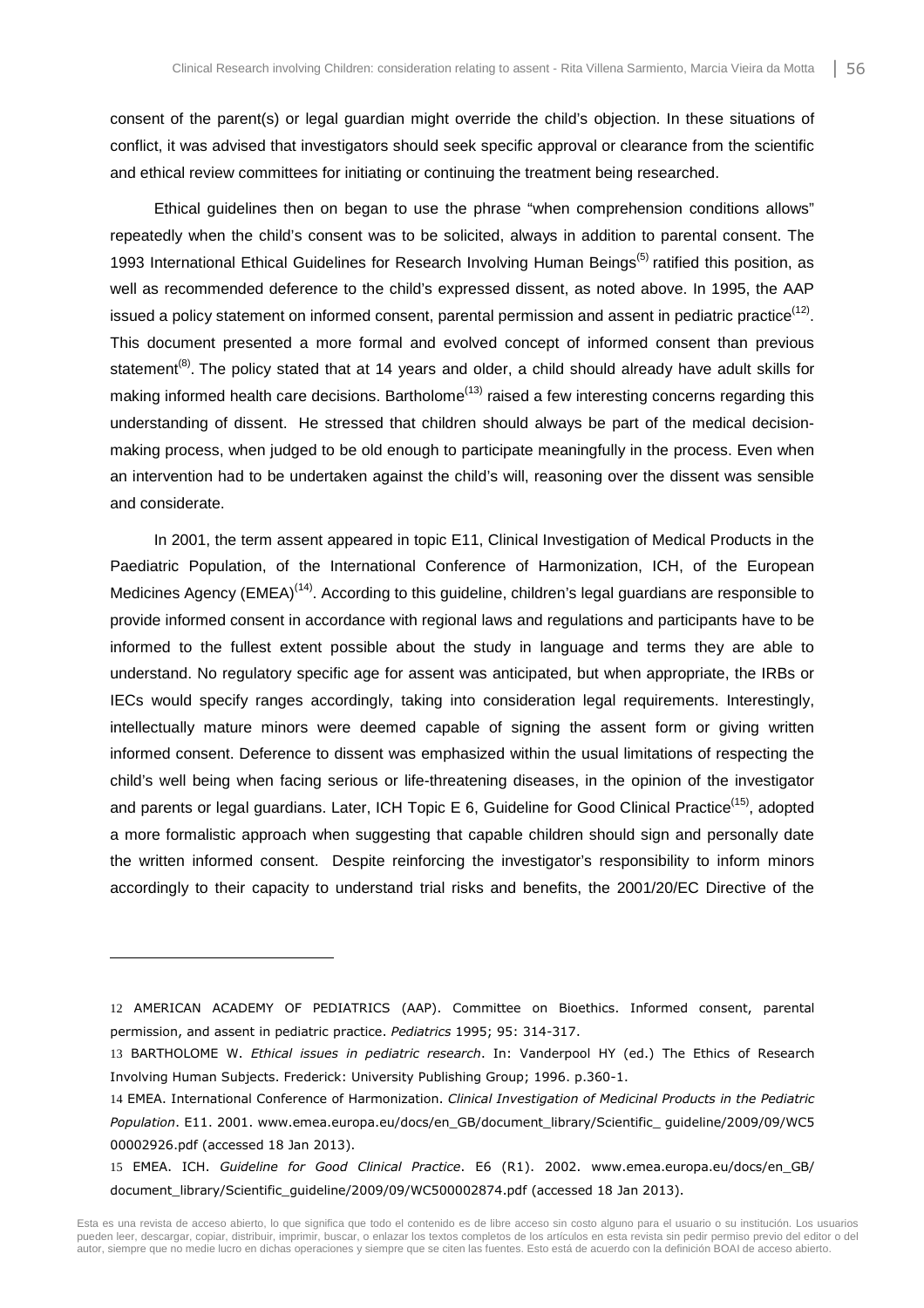European Parliament and the Council of the European Union<sup> $(16)$ </sup> broadened the concept of this responsibility by recommending that the information process should be provided by "staff with experience with minors", therefore acknowledging that the information process could be properly delegated to others by the investigator.

It is interesting that at the time, the 2000 Declaration of Helsinki<sup>(2)</sup> focused on the main investigator or the physician's qualifications to handle the process, having this concept changed only in 2008 $^{(3)}$ , when the figure "another appropriate qualified individual" was recognized as a suitable proxy to handle the information process, still under the responsibility of the main investigator. Then again, the 2002, World Health Organization Handbook for Good Clinical Research Practice (GCP)<sup>(17)</sup>, under 'Informed Consent', was very comprehensive on the investigator's role to acknowledge the prospective subject's ability to understand the information necessary to give consent. Individual maturity, intelligence, education, and belief system were to be considered. Children had to be considered on their own terms, and be given the opportunity to choose, to the extent they are able, whether or not to participate in research.

More recently, the American Code of Federal Regulations<sup> $(18)$ </sup> brought a more thoughtful perspective on the subject, which dissociated assent from the informed consent principles. Under "Additional Protections for Children Involved as subjects in Research", assent was defined as a child's affirmative agreement to participate in research. It also added the precept that mere failure to object should not be construed as assent. Besides the essential responsibility of protocol review, determining when prospective young subjects are capable of providing assent, considering age, maturity, and psychological state was assigned to the IRB's duties. Among this attributed responsibilities, it is important to recognize that under certain circumstances, the IRB can even waive the assent requirements, such as in studies to evaluate public benefit or service programs, in situations where the research cannot practicably be carried out without the waiver, in conditions where the child´s well being and health would potentially benefit from the intervention or procedure available only in the context of the research, or in situations where the child's ability to assent is too limited to be consulted. UNESCO's Declaration on Bioethics and Human Rights<sup>(19)</sup> is concise regarding the consent process, and stresses the standard concerns. The Good Clinical Practice: Document of the Americas<sup>(20)</sup>, issued by the Pan American Health Organization (PAHO), was equally succinct on the matter but, at the same time, it empowered the child by recommending that children, when able, should sign and

19 UNESCO. Declaração Universal sobre Bioética e Direitos Humanos. Lisboa: UNESCO; 2005.

<sup>16</sup> THE EUROPEAN PARLIAMENT AND THE COUNCIL OF THE EUROPEAN UNION. Directive 2001/20/EC. *Official Journal of the European Communities* 2001 May 5; L121/34-44.

<sup>17</sup> WHO. *Handbook for Good Clinical Research Practice (GCP): Guidance for implementation*. Geneva: WHO; 2002. whqlibdoc.who.int/publications/2005/924159392X\_eng.pdf (accessed 18 Jan 2013).

<sup>18</sup> DEPARTMENT OF HEALTH AND HUMAN SERVICES (DHHS). *Code of Federal Regulations. Title 45 - Public Welfare, part 46, Protection of Human Subjects*. 2005. www.hhs.gov/ohrp/humansubjects/ guidance/45cfr46.html (accessed 18 Jan 2013).

<sup>20</sup> PAN-AMERICAN HEALTH ORGANIZATION (PAHO). Boas Práticas Clínicas: Documento das Américas. Washington: PAHO; 2006.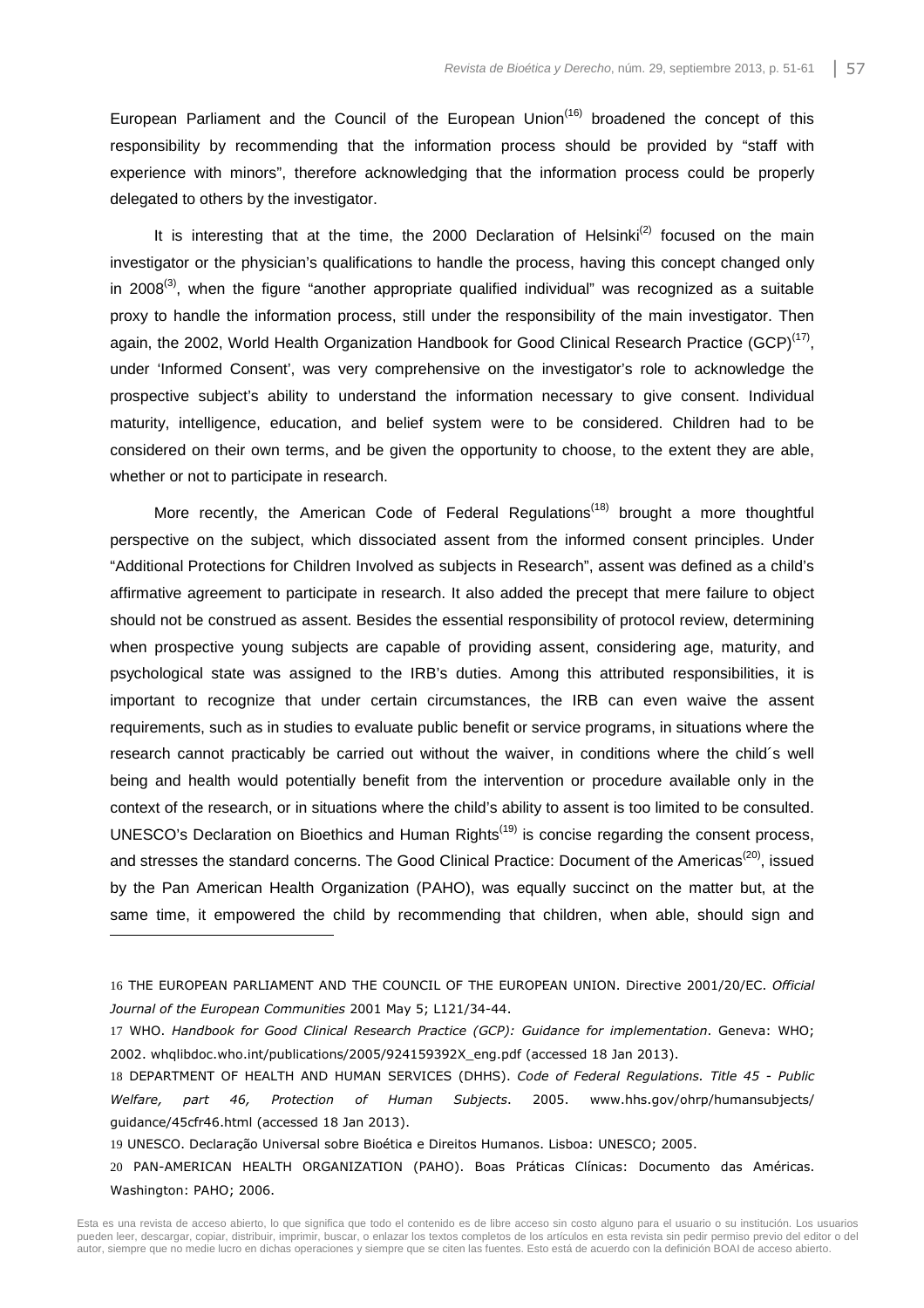personally date the informed consent. Information about the study has to be provided insofar as the minor is able to understand.

Ethical Considerations in Biomedical HIV Prevention Trials<sup>(21)</sup> was published by UNAIDS (Joint United Nations Programme on HIV/AIDS) to mark the third decade of the HIV pandemic. Cautiously, it indicated that, regarding assent, local legislation had to be recognized and the permission of minors had to be sought according to their evolving capacity. Refusal to enroll in trials had to be respected. Importantly, it introduced the notion that the adolescent assent process should be carried out separately from the parental consent process, the latter obtained not necessarily from both parents. Information, key in any consent or assent process, was also considered in terms of the elements of the trial that would be disclosed to parents and legal guardians. It acknowledged that in certain settings where minors might have guardians who were not legally recognized by a court as such, they should not be automatically excluded from participation in a biomedical HIV preventive intervention trial. In such cases, provided local legislation was respected, the adolescent's participation in a trial might be considered, as long as protective ethical oversight mechanisms can be established. In addition, mechanisms for an independent evaluation of the capacity of such adolescents to assent should be instituted so that they could express valid informed consent (and not assent). This is particularly important in countries were the civil family structure might differ from the social one.

The 2008 CIOMS International Ethical Guidelines for Epidemiological Studies<sup>(7)</sup> build upon all the previously published guidelines. Assent has to be sought after the child has been informed to the extent their maturity and intelligence allow, and deliberate objection has to be acknowledged as an expression of disapproval or refusal of a procedure, even if parents have given permission. When choosing an age range of children to participate in a trial, older groups, that are more capable of giving assent, should be selected before younger children or infants, unless there are valid scientific reasons for involving younger children first. The limits of dissent are as previously presented on other CIOMS guidelines. To override a very young or immature child's dissent, parental consent is sufficient. For older and more capable children, the investigator has to seek the specific approval or clearance of the scientific and ethical review committees. Permission for participation in a trial has to be obtained from a parent or guardian in accordance with local legislation. The document indicates that even though children over 12 or 13 years are usually capable of understanding what is necessary to give adequately informed consent, their consent (assent) should normally be complemented by the permission of a parent or guardian, even when local legislation does not require such permission. Parental permission may be waived in certain cases by the ERC, such as for studies of domestic violence or child abuse.

Finally, the WHO Research Ethics Review Committee<sup>(22)</sup> posted an electronic document on procedures for obtaining informed consent that addresses the assent process. Under "Obtaining

l

22 WORLD HEALTH ORGANIZATION RESEARCH ETHICS REVIEW COMMITTEE (WHO ERC). *The process of* 

<sup>21</sup> UNAIDS (Joint United Nations Programme on HIV/AIDS). Ethical considerations in biomedical HIV prevention trials. Geneva: UNAIDS; 2007.

Esta es una revista de acceso abierto, lo que significa que todo el contenido es de libre acceso sin costo alguno para el usuario o su institución. Los usuarios pueden leer, descargar, copiar, distribuir, imprimir, buscar, o enlazar los textos completos de los artículos en esta revista sin pedir permiso previo del editor o del autor, siempre que no medie lucro en dichas operaciones y siempre que se citen las fuentes. Esto está de acuerdo con la definición BOAI de acceso abierto.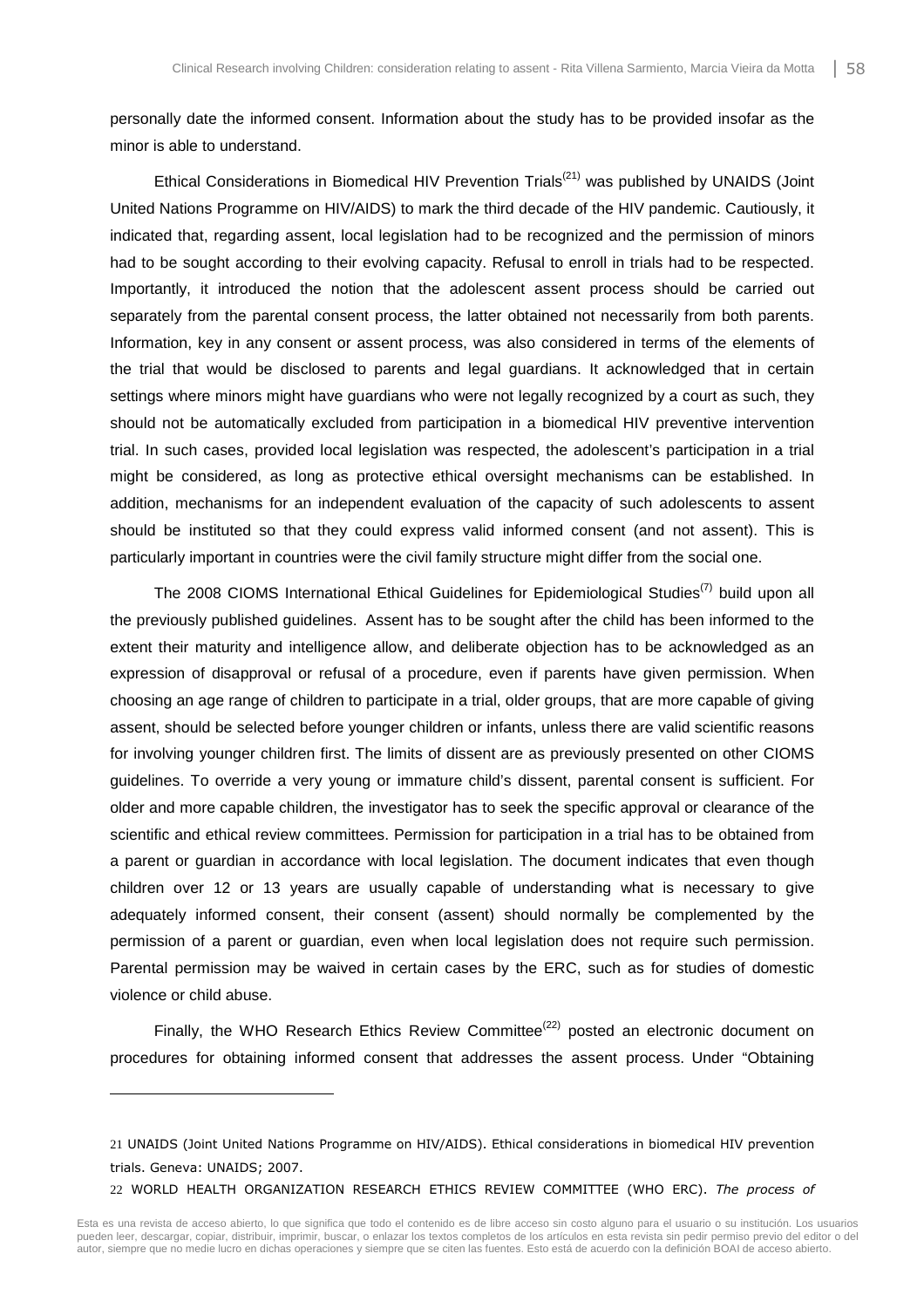Consent and Assent in Research involving Children", they acknowledged that the document follows the Convention on the Rights of the Child<sup> $(23)$ </sup>, and therefore considers children to be every human being below the age of eighteen years, unless under the law applicable to the child, majority is attained earlier. It then emphasized the importance of the subject on the process, and not procedural concerns, by suggesting that children able to understand the proposed research should have the opportunity to be informed about the research, to have their concerns addressed and to express their agreement or lack of agreement to participate. The age at which informed assent had to be taken was recognized as variable. However, researchers were advised to consider asking for the assent of children over the age of seven. After age twelve, assent should be taken from all children. Contrary to the non-bureaucratic recommendations of the AAP, an informed assent form was suggested, written in age appropriate language, to be presented to the child so that he or she could register their agreement to participate. This assent form would be in addition to parental consent. "Assent which is denied" was a caution to be taken very seriously. The assent form made available on-line is very instructive<sup>(24)</sup>.

# **Discussion**

l

The number of pediatric and adolescent trials has increased all over the word, which has increased the bioethical and regulatory concern on how to properly involve minors in the consent process. There is also the anguish of dealing with their dissents and being able to meet sample sizes in a timely matter considering all normative criteria. In addition to the obvious paternalistic assessment of the situation, and the logistic and economic concerns, the real question centers on "are we prepared to evaluate children's capacity to assent and to involve them in their health related decisions accordingly to their evolving capacities?" How is it possible to have a six year old understand and agree to participate in the calibration procedure of an epidemiological trial where he or she will have to be assessed by more than one examiner? Or how should they be included in assenting to injections and vaccinations while healthy?

Primo non nocere. First do no harm, is the fundamental principle of the patient-physician relation. To do good and not to do harm, was first stated by Hippocrates and transcend any regulatory guideline, at any level (physical, mental or social). In fact, most of the revised guidelines require the investigator to ensure that the child's or adolescent's autonomy is preserved, so long as this is not to the detriment of their well being. Ethical sensitivity<sup>(25)</sup>, in this sense, is critical for the pediatric

25 WEAVER K., MORSE J., MITCHAM C. Ethical sensitivity in professional practice: concept analysis. *J Adv Nur*

*obtaining Informed Consent*. 2009. http://www.who.int/rpc/research\_ethics/Process\_ seeking\_IF\_printing.pdf (accessed 18 Jan 2013).

<sup>23</sup> UNITED NATIONS. *Convention on the rights of the child*. 1989. www2.ohchr.org/english/ (accessed 18 Jan 2013).

<sup>24</sup> OFFICE FOR HUMAN RESEARCH PROTECTIONS (OHRP). *A pediatric research "assent" decision matrix*. 2003. archive.hhs.gov/ohrp/children/407-01pnl/riskcat.pdf (accessed 18 Jan 2013).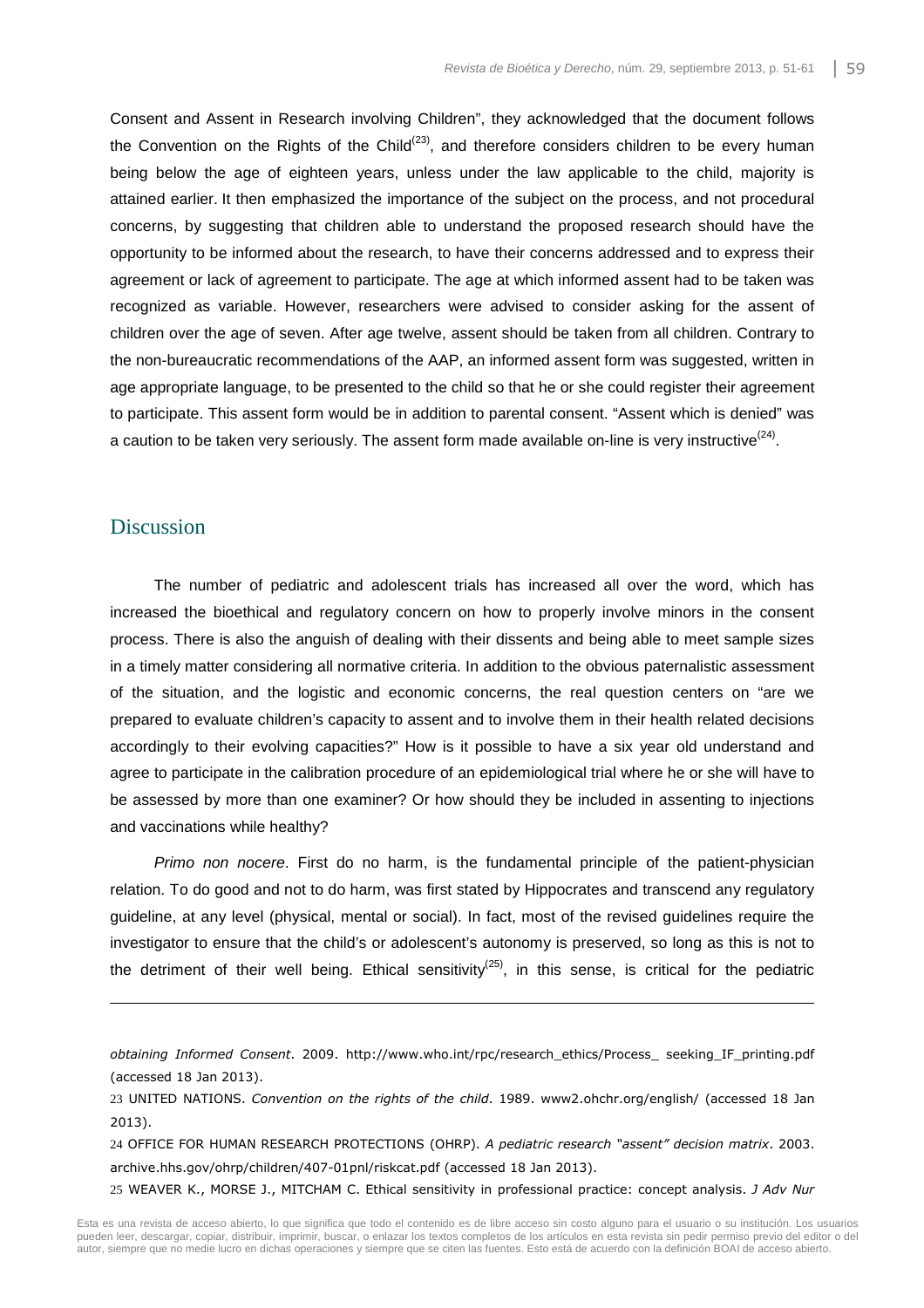researcher. Schwartz<sup>(26)</sup> brilliantly analyzed the principles of beneficence and non-maleficence, and concluded that in situations where the outcome is unknown, "first do no harm" might mean that an active attempt to do good must triumph over a passive attempt not to cause harm.

But investigators have to fundament their conduct on procedural justice, which is often reductionist in nature. It would be impossible, even for the most judicious regulatory police, to cover every possible circumstance that might occur during research with human beings, particularly with minors. Worst even, would be to consider capacity based solely on bureaucratic regulatory processes.

In general, international regulatory guidelines recommend that children and adolescents be involved in their health related decisions to the limits of their evolving capacity. There is no definite practice to access a child's capacity to assent to participate in clinical procedures nor orientation on how to acknowledge this competency however there are some chronological and procedural parameters suggested.

First, it has been suggested that affirmative agreement would be a better term to convey the meaning of the minor participation in a clinical trial, distancing the concept of assent to that of a minor's consent. Therefore, the idea of respect to the evolving autonomy broadens to respect to another human being, regardless the autonomic stage. The advocated chronological parameters are interesting references, particularly important when considering a multicenter international protocol. They are not intended to bureaucratize the assent process but as in any procedural regulatory process, provision of legal documentation is expected and necessary. If no particular procedure to assess capacity is recommended or is required by the local regulatory guidelines, the investigator or the IRBs might consider using suggested age milestones as parameters to implement in protocols. The recommendations of the *ad hoc* group for the development of implementing quidelines for Directive 2001/20/EC<sup>(27)</sup> are a sound starting point as well as the matrix provided by the Office for Human Research Protections<sup>(24)</sup>.

One of the most important tasks left to the IRBs is to protect vulnerable populations by thoughtfully assessment of the research protocol, which, in regard to involving children in the information and consent process, is an ethereal responsibility if considered only through procedural processes. Demanding a child to sign or print their finger on the consent process according to chronological or literacy parameters does not guarantee that information was age appropriately provided or that comprehension took place.

2008; 62: 307-618.

l

27 EUROPEAN COMMISSION. *Ethical considerations for clinical trials on medicinal products conducted with the paediatric population*: Recommendations of the *ad hoc* group for the development of implementing guidelines for Directive 2001/20/EC relating to good clinical practice in the conduct of clinical trials on medicinal products for human use. Final 2008. ec.europa.eu/enterprise/pharmaceuticals/eudralex/vol-10/ethical\_ considerations.pdf (accessed 18 Jan 2013).

<sup>26</sup> SCHWARTZ G. Hippocrates revisited. *Einstein J Biom Med* 2004; 21: 33-34.